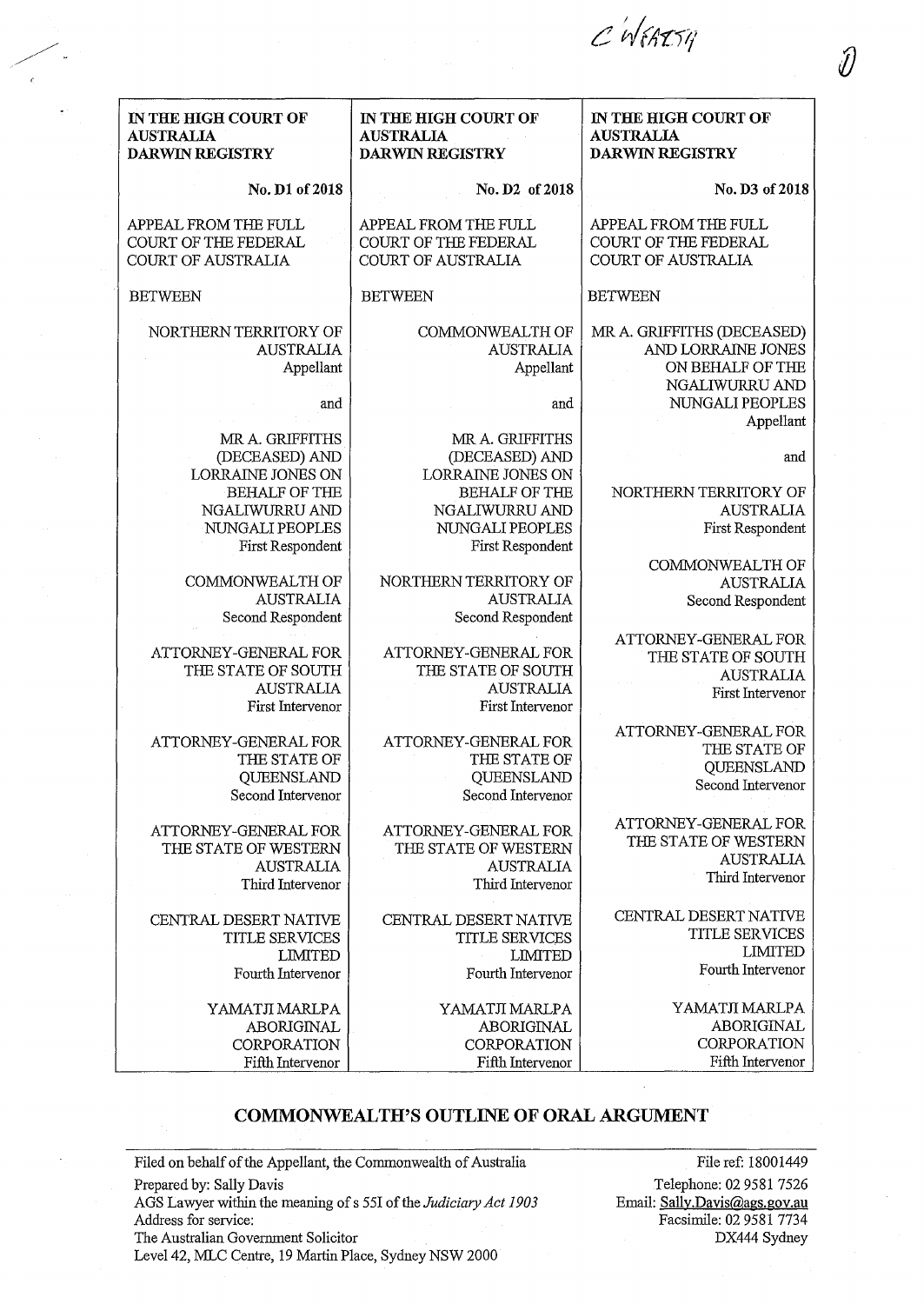# C WEALSH

# **PART 1: CERTIFICATION**

1. This outline is in a form suitable for publication on the internet.

## **PART 11: PROPOSITIONS**

## **Economic loss**

/

- 2. The economic value of the non-exclusive native title rights cannot properly be assessed at more than 50% of the market value of freehold (as a proxy for exclusive native title), once regard is had to restrictions flowing from: (1) inalienability; and (2) the absence of a right to control access to the land: Commonwealth submissions in chief  $(CS)$  [12]-[24]; Commonwealth reply submissions **(CR)** [7]-[10], [15], [19].
- 3. The non-exclusive native title rights were not in practical terms exclusive because:
- (a) neither the *Racial Discrimination Act 1975* (Cth) **(RDA)** nor the principle of non-10 derogation from grant prevented the Northern Territory from validly granting coexisting interests in the land that had no greater extinguishing effect on native title than the historical pastoral lease granted in 1882: CS [25]-[34]; CR [10], [14], [17];
	- (b) the native title holders could not avail themselves of any legal or equitable remedies that had, as an element, a right to control access to the land: CS [35]-[37]; CR [11].
	- 4. Neither the RDA nor the *Native Title Act 1993* (Cth) **(NTA)** require non-exclusive native title to be valued as exclusive native title, or as having equivalent economic value to freehold: CS [38]-[43]; CR [12]-[13].
- 5. Value to the Northern Territory (that is, a gains-based approach) is not an appropriate measure of economic loss under the statutory scheme for compensation provided by the 20 NTA: CS [44]-[47]; CR [16].

### **Interest**

- 6. Interest is not part of the compensation payable under s  $51(1)$  of the NTA: CR [20]-[29].
- 7. The courts below had power to award interest on the economic loss component of the compensation by analogy with the operation of equitable principles concerning the compulsory acquisition of property (the equitable rule), but the equitable rule gives interest on compensation, not as part of compensation: CS [50]-[58].
- 8. The rationale for the payment of interest in accordance with the equitable rule (namely, that it is inequitable for a purchaser/acquiring authority to have possession of the land and to receive rents and profits from the land without payment of the purchase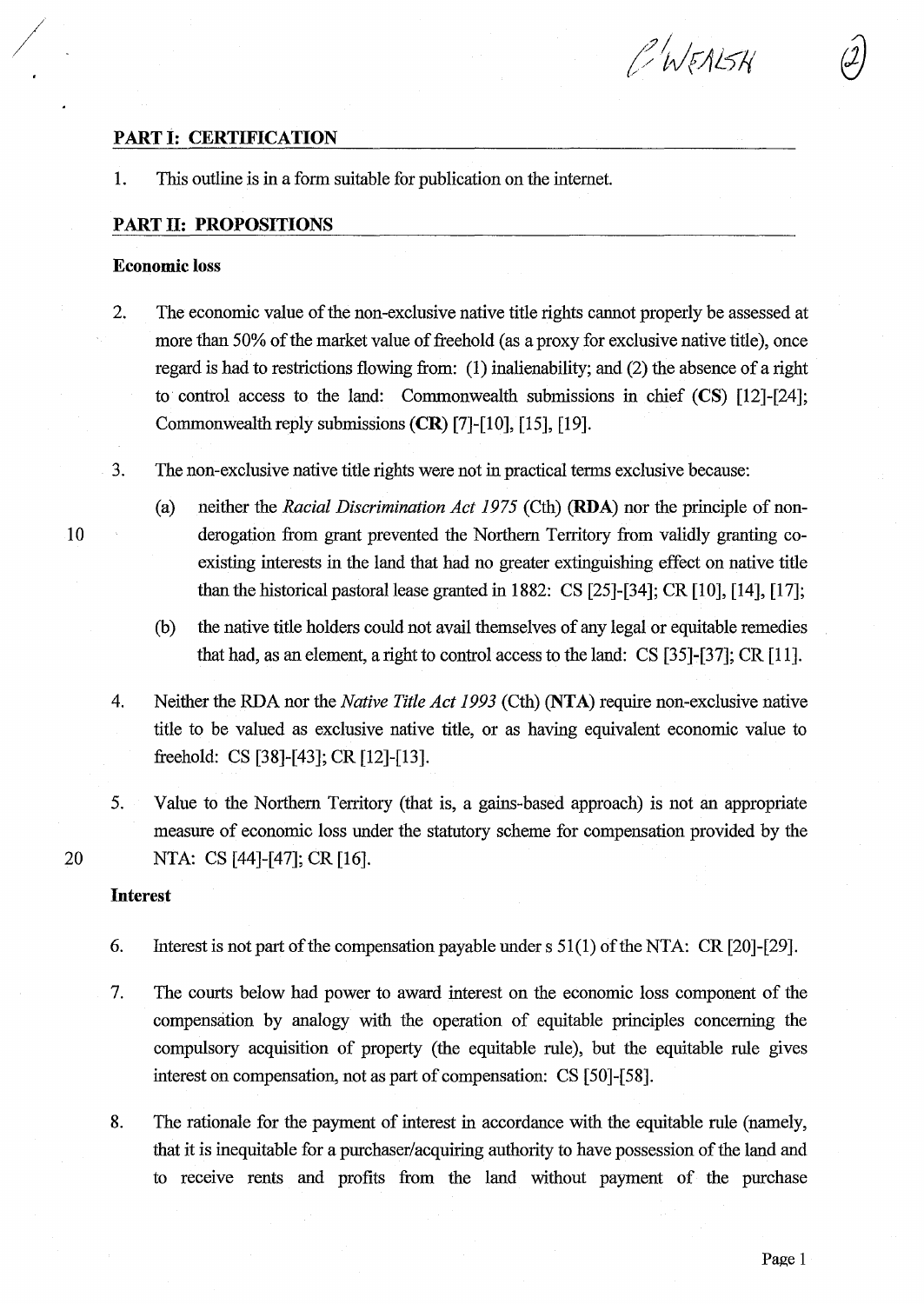price/compensation) has never resulted in an award of compound interest by an Australian or English court, and does not, in and of itself, justify anything other than an award of simple interest: CS [63]-[74], [78]; CR [30], [33]-[34].

 $CNR151$ 

- 9. The statutory scheme for compensation under the NTA does not permit compensable acts to be treated as unlawful prior to the date of validation of the acts, and consequently does not support a different measure of interest on compensation during this period: CS [77]- [79]; CR [31].
- 10. The existence of a lengthy delay between a compensable act and payment of compensation does not provide a basis for an award of compound interest, particularly 10 when no part of the delay was occasioned by the Northern Territory: CS [80]-[84]; CR [32].
	- 11. Invocation of the 'just terms" standard in s 51 (xxxi) of the Constitution does not answer the question of compound interest because:
		- (a) even when some Justices of this Court have allowed for the possibility that the provision of interest may be required by  $s 51(xxxi)$ , there has never been any suggestion that an award of compound interest would be required to meet that standard: CS [86]-[87];
		- (b) considerations of fairness as between the native title holders and the broader community do not support an award of compound interest: CS [88]-[91].
- 20 12. A gains-based approach is not appropriate under the statutory scheme for compensation provided by the NTA: CS [93].

## **Non-economic loss**

- 13. The causal relationship required by s 51(1) of the NTA between a compensable act and claimed loss is not capable of being met where an earlier non-compensable act impacted on the exercise of native title in some way, and the later compensable act had no further effect on the exercise of native title: CS [96]-[103]; CR [37].
- 14. Compensation for non-economic loss cannot include a component for a sense of failed responsibility to protect the land when that sense of failure flowed from the historical loss of recognition of a native title right to control access to the land, and not from any 30 compensable act: CS [104]-[112]; CR [38]-[39].
	- 15. The NTA does not permit compensation to be assessed on the premise that the effect of a compensable act will be experienced indefinitely by a community with a perpetual existence. The persons who are conceived of by the NTA as having suffered loss from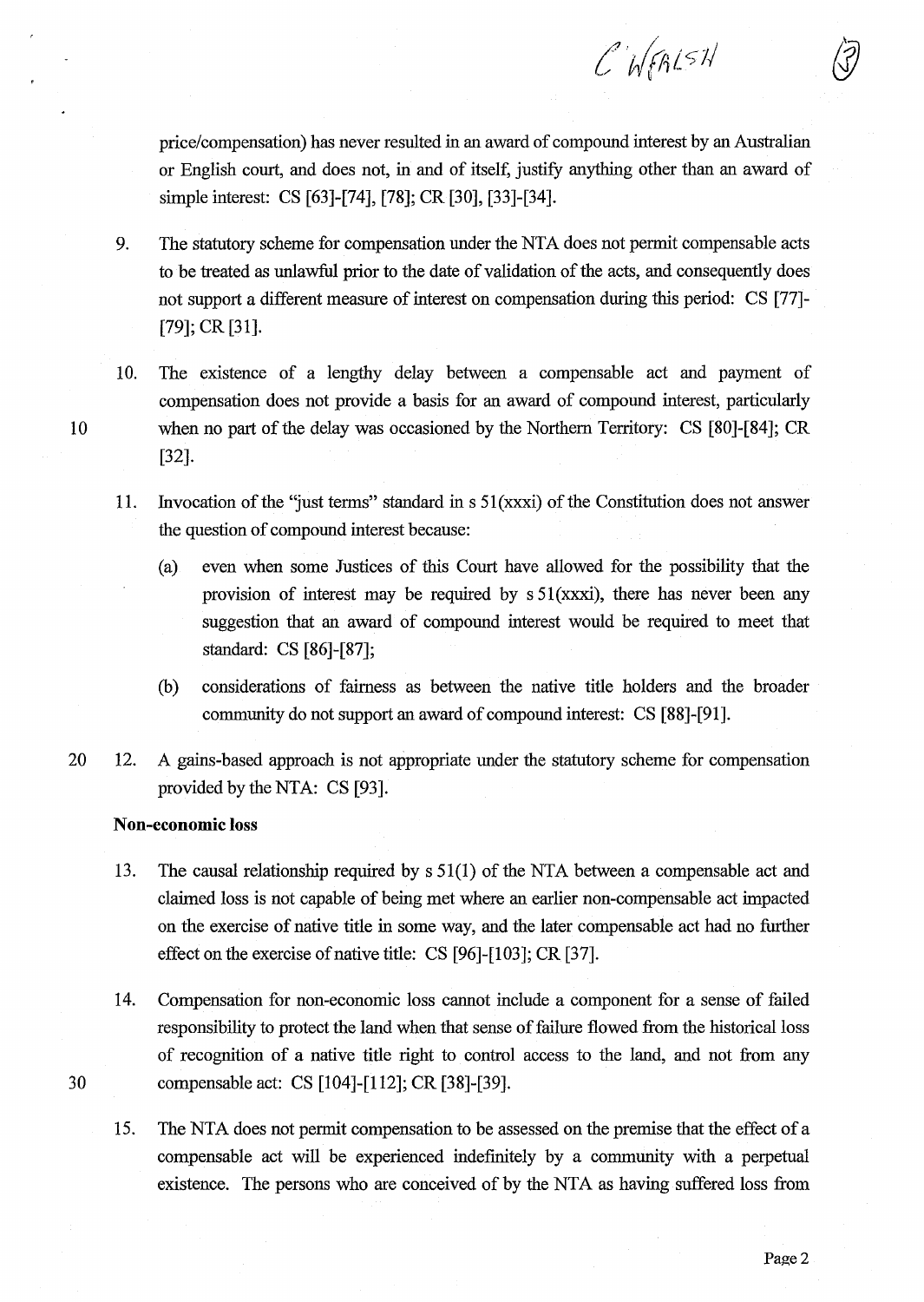the extinguishment of native title are the persons who actually held the native title that has been extinguished, with provision for the survival of the entitlement to compensation in the event of the death of such persons: CS [113]-[119]; CR [40]-[42].

E WEALSN

- 16. Loss of spiritual connection with land must be assessed in the context of the totality of the land that remains available for the exercise of traditional rights. It was not open to the Full Court to find that the primary judge had undertaken this analysis: CS [120]-[125]; CR [43]-[44].
- 17. The correct test for whether an award of compensation under the NTA is manifestly excessive is not the test applicable to appeals from a jury verdict of damages - it is 10 whether the amount awarded was a wholly erroneous estimate of the damages suffered; the ultimate question being whether the total award is outside the limits of a sound discretionary judgment: CS [130]-[131]; CR [46].
	- 18. The Full Court either failed completely to determine for itself the permissible range of a sound discretionary judgment, or alternatively, impermissibly and erroneously determined a range by having recourse to material:
		- (a) that was not provided to the parties; and
		- (b) was either not capable of supporting the award of non-economic loss, or not capable ofbeing the subject of judicial notice: CS [132]-[148]; CR [47].
- 

19. The methodology proposed by the Commonwealth for calculating non-economic loss 20 avoids arbitrariness and produces a fair and just amount of compensation for noneconomic loss in the circumstances of this case: CS [149]-[150]; CR [48].

Dated: 4 September 2018

Stephen Lloyd SC T: 02 9235 3753 F: 02 9221 5604 E: stephen.lloyd@sixthfloor.com.au

**Counsel for the Commonwealth** 

Nitra Kidson T: 07 3221 3785 F: 07 3221 7781 E: nkidson@qldbar.asn.au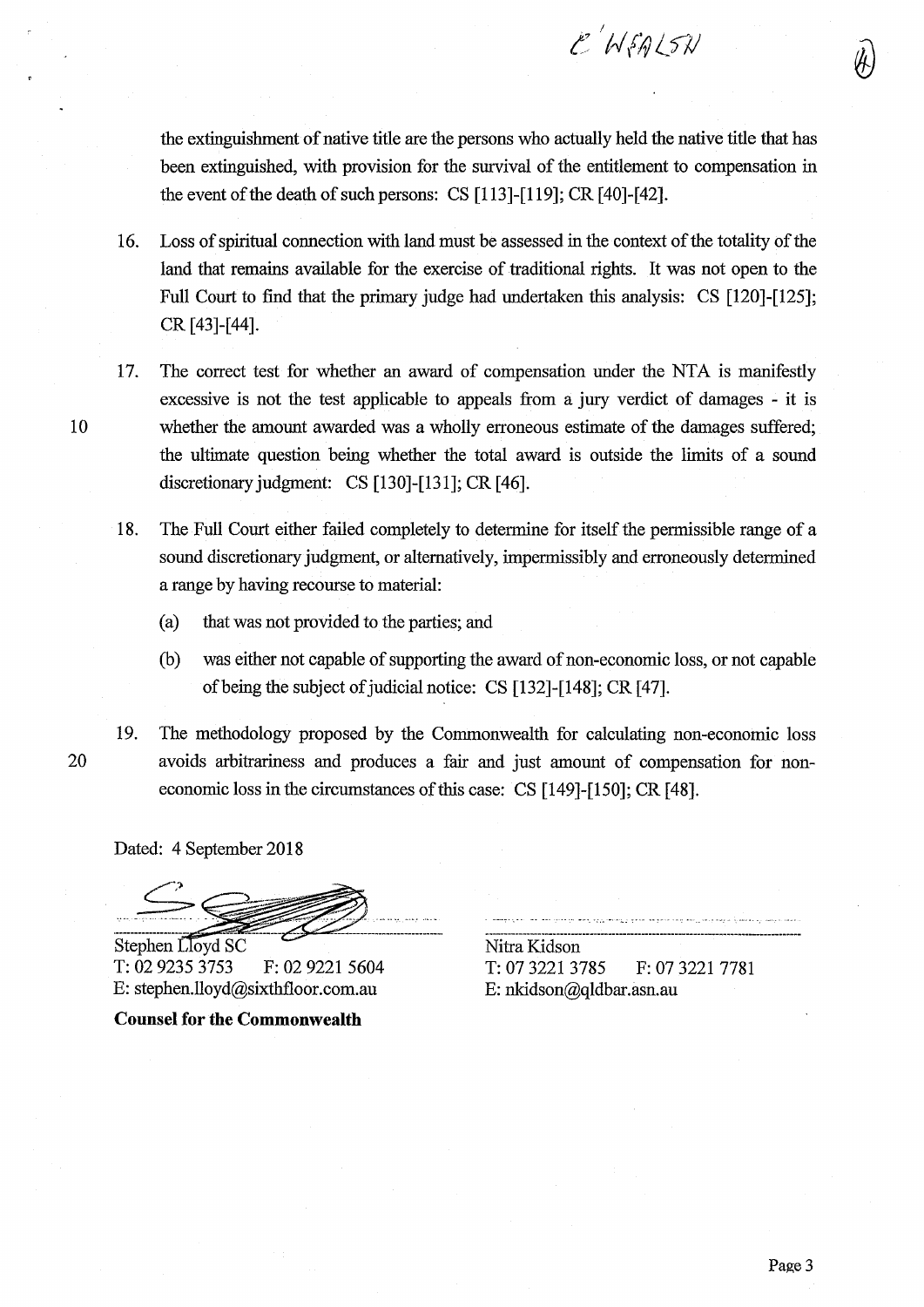$\mathcal{L}$ WEALTH.

**Extract from the Commonwealth's opening submissions before the trial judge dated 4 December 2015:** 

## **APPENDIX A**

#### **Cases Involving Cultural Loss as an Aspect of Damages**

 $\frac{1}{2}$ 

- 489. In *Roberts v Devereux* (unreported, 22 April 1982, Forster CJ, Supreme Court of the Northern Territory), a tort / personal injury case, his Honour awarded damages of \$1,000 for "loss of enjoyment of life" constituted, in part, by the plaintiff's inability "to play his full part in ceremonies".
- 490. In *Napaluma v Baker* (1982) 29 SASR 192 (Napaluma), Zelling J awarded damages in a tort / personal injury case under the head of loss of amenity, arising from a loss of ability to participate in indigenous cultural activities, rituals and ceremonies: 194-195 (Zelling J). Justice Zelling found that, because of his injuries, the plaintiff would be unlikely to have "higher degrees" of cultural "secrets" entrusted to him: at 194. He also found that the plaintiff was "left out of some ceremonies and play[ed] a merely minor passive role in others and [the plaintiff was] therefore less than a full member of the aboriginal community": at 194. Justice Zelling described the loss as being "basically a loss of position in the aboriginal community": at 194. It is not perfecdy clear from the judgment, but it appears that Zelling J awarded damages for loss of amenity arising from this loss of position in an amount of \$10,000: at 195.
- 491. In *Dixon v Davies* (1982) 17 NTR 31 (Dixon v Davies ), a tort case, O'Leary J awarded damages of \$20,00 for "loss of cultural fulfilment" under the heads of pain and suffering and loss of amenity: at 34-35. That damage was constituted by "loss of standing within [the plaintiff's] Aboriginal community and his lowered expectation of ever being able to enjoy full tribal rites": at 34. There was evidence that it was extremely unlikely that the plaintiff would "ever achieve the full responsible adult status gained by participation in ceremonies and strenuous rituals which are an essential part of subsequent initiation", that he would "be denied access to tribal secrets" and he would retain the pejorative description of "young boy": at 34. There was also evidence that his marriage prospects would be reduced because of his lowered status: at 35.
- 492. In *Nama!a v Northern Territory* (1996) 131 FLR 468 (Namala), Keamey J awarded damages in a tort / personal injury case under the head of "subjective suffering",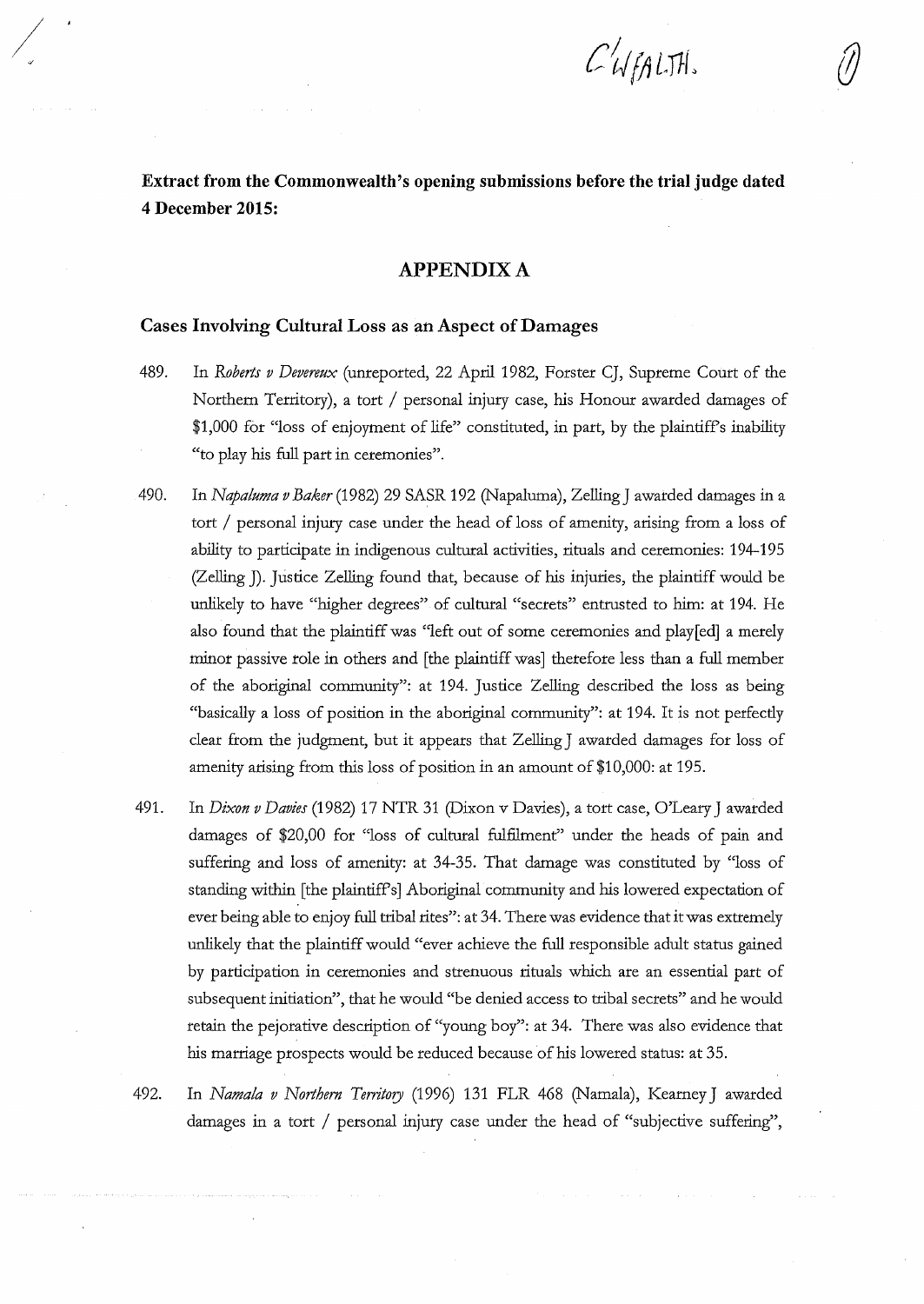"resulting from a loss of cultural fulfilment through inability to fully participate in. traditional cultural ceremonies and activities": at 474. Justice Kearney also awarded damages under the head of "subjective suffering" by virtue of "the cultural importance of having a large number of children within her community", which her injuries prevented her from having: at 474. There was anthropological evidence going to the importance of having children to the plaintiff's status in her community: at 470. Justice Kearney did not separate out the damages attributable to that subjective suffering from the damages attributable to other heads. He ultimately awarded the plaintiff \$80,000.

 $\setminus$ 

493. In *Weston v Woodrriffe* (1985) 36 NTR 34, a tort / personal injury case, Muirhead ACJ awarded damages under the heads of pain and suffering and loss of amenities for some damage arising from the plaintiff's cultural pursuits. Before his injury, the plaintiff had been a "fine dancer" and had regularly danced at ceremonies in Australia and overseas: at 45. However, those activities were "now beyond him": at 45. His Honour found that the "social consequences of [his injury] appear almost Draconian. He can still attend ceremonies, play the didgeridoo and use clap sticks. But he cannot participate further in dance": at 45. There was evidence that his injuries caused "considerable 'shame"' in his community and would prevent him from being with women: at 45. His Honour awarded damages of \$45,000, but did not separate out culturally-influenced suffering and loss of amenity from other kinds of suffering and loss of amenity.

494. In *Milpurrurru v Indofurn Pty Ltd* (1994) 54 FCR 240 (Milpurrurru), von Doussa J awarded damages under s 115(2) and 115(4) of the *Copyright Act 1968* (Cth) for infringements of copyright held by indigenous persons. He did so in a context where s 115(4)(b) of the Act permitted the award of "additional damages" having regard to "all other relevant matters". There was authority that s 115(2) damages could include compensation for personal suffering caused by insult and humiliation: at 277. However, his Honour relied exclusively on s 115(4)(b) to award damages covering all the non-pecuniary factors referred to below: at 280. His Honour ultimately awarded damages of \$82,000 in total, of which \$70,000 was attributable to s 115(4) "additional damages". In calculating those additional damages, his Honour appeared to incorporate a component for the fact that the infringements had "caused personal distress and, potentially at least, ha[d] exposed the artists to embarrassment and contempt within their communities", which losses were "a reflection of the cultural environment in which the artists reside[d]": at 277. His Honour also appeared to incorporate a component for what he called "cultural damage", by which he may have meant "the pirating of cultural heritage" (at 277). His Honour also appeared to suggest